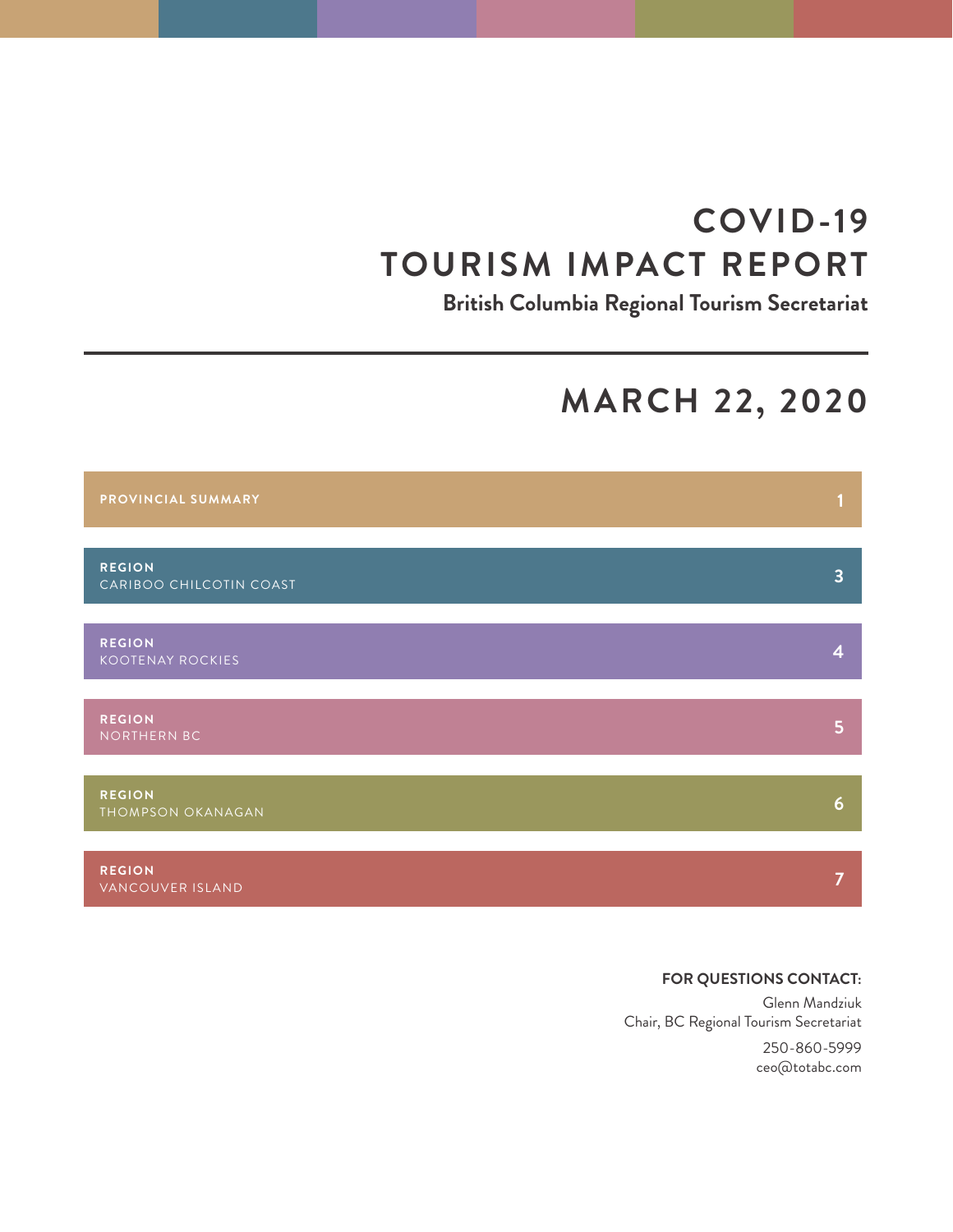# **PROVINCIAL SUMMARY**

The British Columbia Regional Tourism Secretariat and the British Columbia Hotel Association have partnered to leverage our collective business network to collect, collate and report on the impact of the COVID-19 pandemic on tourism businesses and to gather feedback on potential response and recovery measures. This business intelligence was gathered through telephone and online surveys from March 17th to March 21st with 364 different tourism businesses.

The COVID-19 pandemic has had an immediate and severe impact on tourism businesses throughout British Columbia. The majority of surveyed businesses predict the loss of their entire summer season, with some businesses reporting cancellations into the fall. As a result, many businesses will fail without immediate government support. Respondents identified the following actions for consideration:

- Emergency contingency grants to businesses to cover fixed costs and to avoid insolvency
- Deferment of fixed costs property tax, land tenure fees, corporate income tax, etc
- Enhance EI benefits and improve communication to businesses and tourism workers
- Development of regional response and recovery plans

On behalf of the British Columbia Regional Tourism Secretariat and the British Columbia Hotel Association, I would like to thank the Honourable Minister of Tourism, Arts and Culture, Lisa Beare, and her staff for their dedication and support during this most challenging time.

Sincerely,

Glenn Mandziuk Chair, British Columbia Regional Tourism Secretariat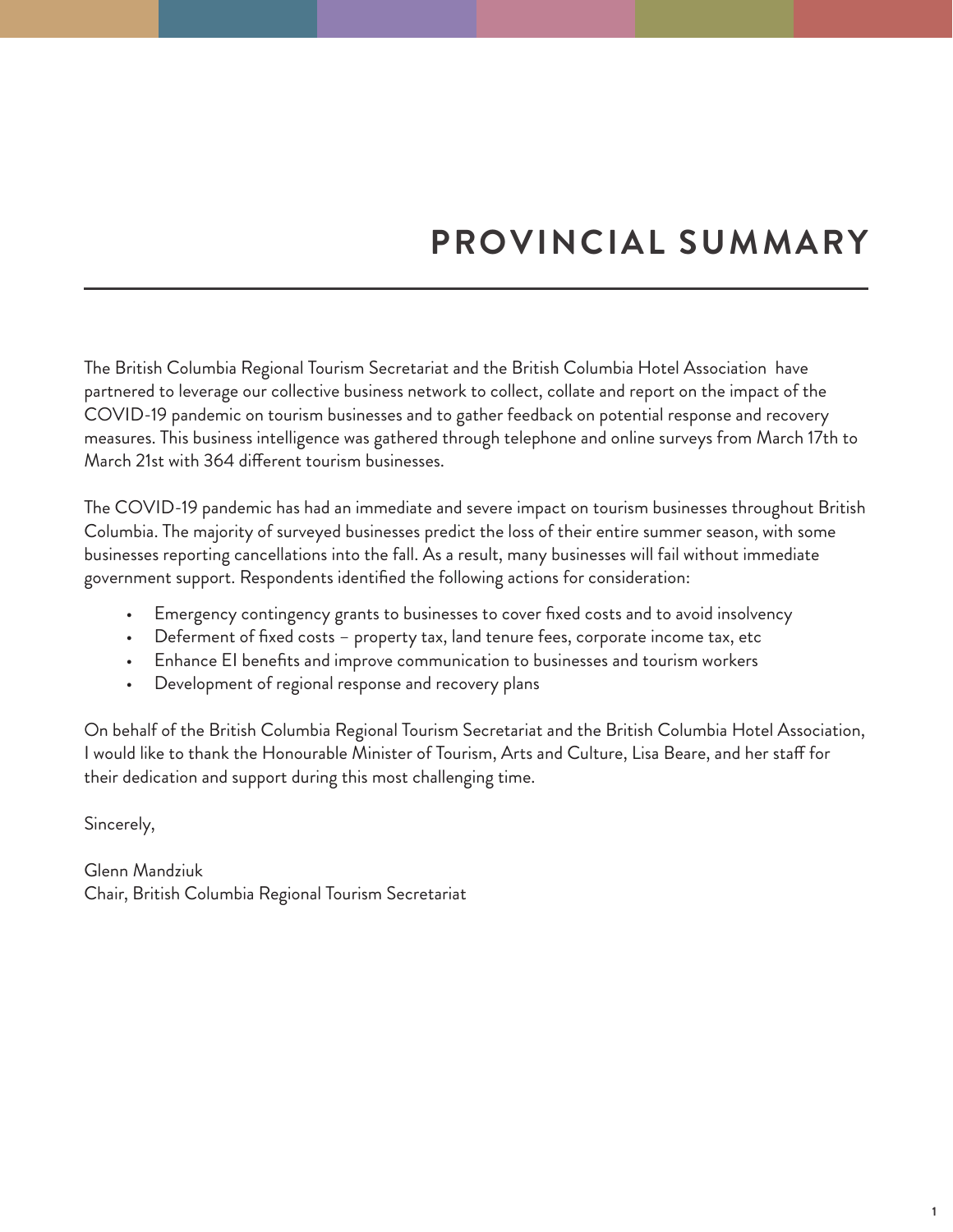# **PROVINCIAL SUMMARY**

**STAFFING AND EMPLOYMENT IMPACT**

# **VISITATION AND BOOKINGS**



# **44% 9% 16% 10%**

 $\blacksquare$  No impact  $\blacksquare$  Hiring fewer staff  $\blacksquare$  Delay Hiring Staff  $\blacksquare$  Staff layoffs  $\blacksquare$  Other

**21%**

# **CANCELLATIONS**



# **CANCELLATIONS BY SOURCE MARKET**



#### **REQUESTED REGIONAL SUPPORTS**

- **1** Advocate to government for business needs
- **2** Provide up to date information
- **3** Increased marketing to encourage local travel

# **POLICY CLARIFICATIONS REQUESTED**

- When can financial relief measures be expected?
- How do non-EI eligible laid off staff secure emergency funds?

#### **REQUESTED GOVERNMENT SUPPORTS**

- **1** Provide funding or interest free loans to small businesses
- **2** Reduce or eliminate government fees (tenures, permits, licenses, water, etc.)
- **3** Tax deductions related to travel and recreation in Canada
- **4** Invest in labour training programs for staff

# **GENERAL NOTES**

- A total of 8,894 employees have been laid off from 211 surveyed businesses.
- Most businesses anticipate additional layoffs.
- The majority of businesses are anticipating the loss of their entire season.
- Many businesses were willing to provide support related to COVID-19 if required (ex. serve as isolation rooms).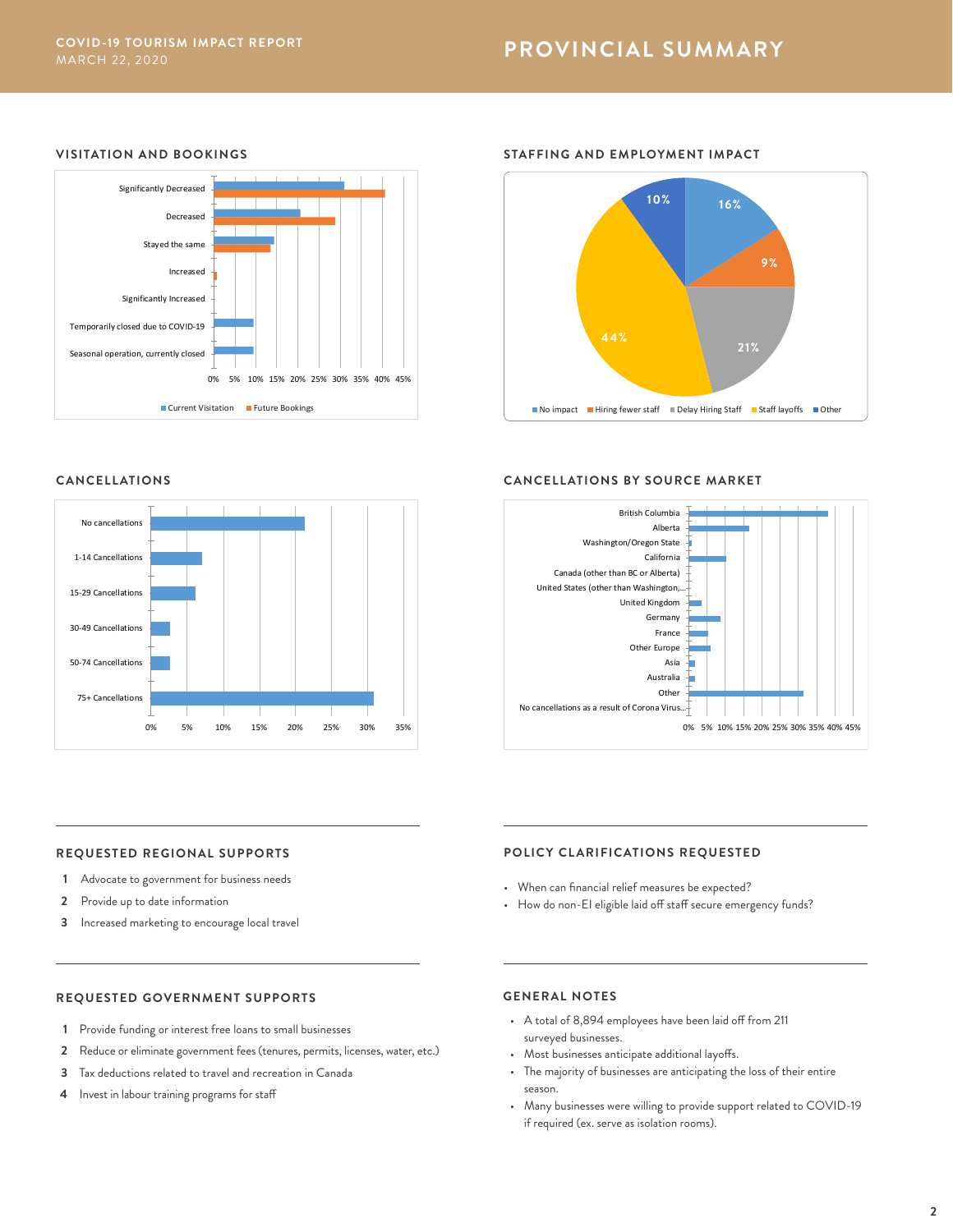# **REGION** CARIBOO CHILCOTIN COAST

# **VISITATION AND BOOKINGS**



#### **CANCELLATIONS**



#### **RECOVERY AND SUPPORT**

#### **REQUESTED REGIONAL SUPPORTS**

- **1** Advocate to government for business needs
- **2** Provide up to date information
- **3** Increased marketing to encourage local travel

#### **REQUESTED GOVERNMENT SUPPORTS**

- **1** Provide funding or interest free loans to small businesses
- **2** Reduce or eliminate government fees (tenures, permits, licenses, water, etc.)
- **3** Tax deductions related to travel and recreation in Canada

#### **STAFFING AND EMPLOYMENT IMPACT**



#### **CANCELLATIONS BY SOURCE MARKET**



# **FINANCIAL IMPACTS**

Minimum amount of revenue required per business in the next three months to remain open and able to operate in the future:

| <b>MEAN</b> | <b>MEDIAN</b> | <b>RANGE</b>        |
|-------------|---------------|---------------------|
| \$20,000    | \$18,000      | \$10,000 - \$54,000 |

#### **POLICY CLARIFICATIONS REQUESTED**

- Operators would like more clarification on EI and other recovery programs.
- Would like clarification on how people on work permits will be affected by COVID related loss of work.
- Businesses want to know how to get on a list to provide isolation options in order to earn revenue and stay off aid.
- Are there resources for RDMOs to hire local laid off staff to assist businesses in obtaining access to support programs?

# BUSINESSES WILLING TO ACT AS ISOLATION SHELTERS: **25%** | BUSINESSES PREDICTING LOSS OF ENTIRE SEASON: **29%**

# **GENERAL NOTES**

Some businesses have reported if they lose tenure, park permits, water licenses, etc they will close as the process and cost to re-obtain is too onerous. Preventing losses will be critical to recovery. Business concern is high regarding taking on new debt as many are still servicing debt from 2017-18 wildfires. Strong desire for appropriate positive messaging and enabling industry to aid in the crisis.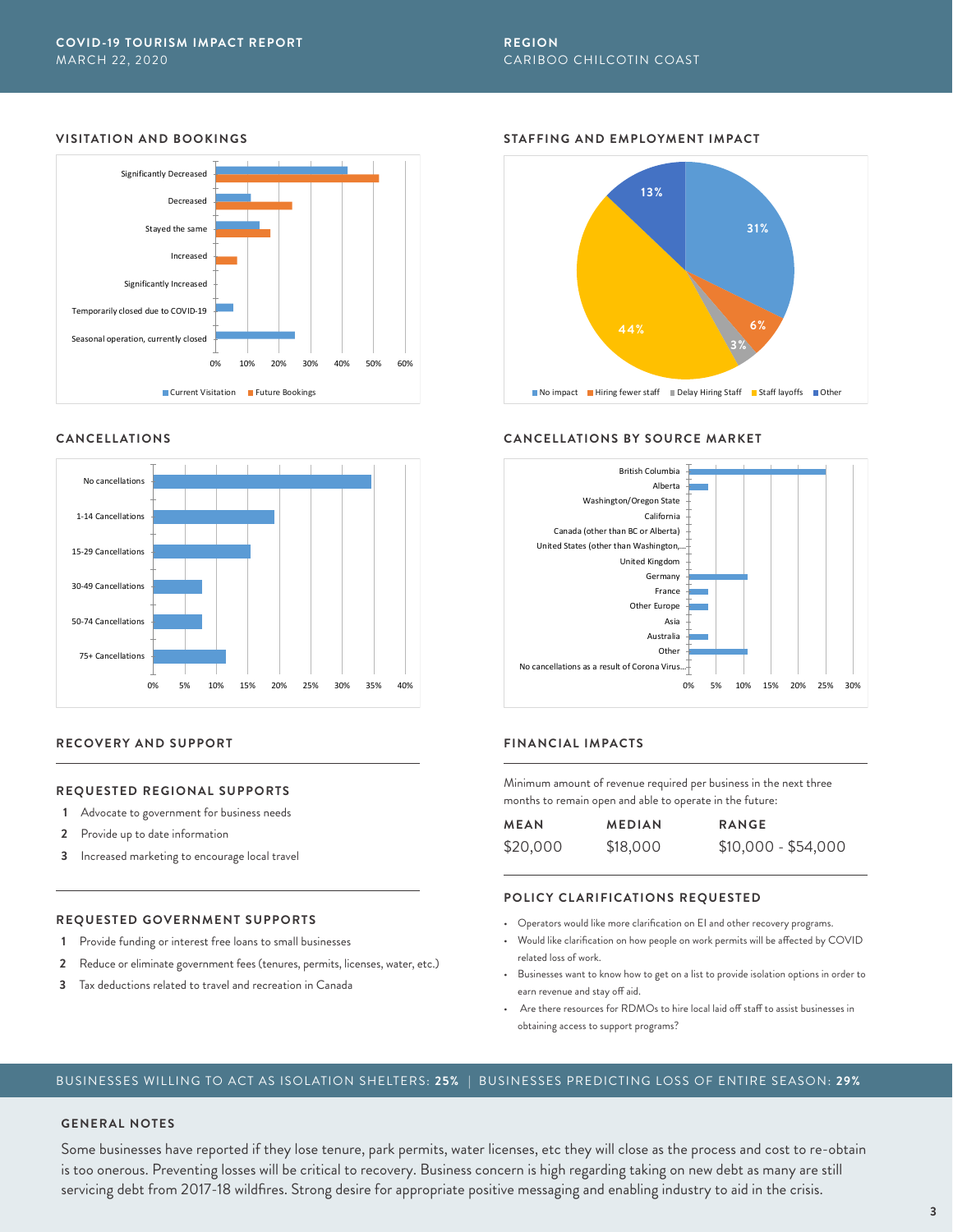# **REGION** KOOTENAY ROCKIES

# **VISITATION AND BOOKINGS**



#### **CANCELLATIONS**





#### **FINANCIAL IMPACTS**

Minimum amount of revenue required per business in the next three months to remain open and able to operate in the future:

0% 10% 20% 30% 40% 50%

| <b>MEAN</b> | <b>MEDIAN</b> | <b>RANGE</b> |
|-------------|---------------|--------------|
| N/A         | N/A           | N/A          |

#### **POLICY CLARIFICATIONS REQUESTED**

• Employment insurance support

# **REQUESTED GOVERNMENT SUPPORTS**

**REQUESTED REGIONAL SUPPORTS**

**1** Advocate to government for business needs **2** Increased marketing to encourage local travel

**RECOVERY AND SUPPORT**

- **1** Reduce or eliminate government fees (tenures, permits, licenses, water, etc.)
- **2** Provide funding or interest free loans to small businesses
- **3** Invest in labour training programs for staff

## BUSINESSES WILLING TO ACT AS ISOLATION SHELTERS: **N/A** | BUSINESSES PREDICTING LOSS OF ENTIRE SEASON: **2**

# **GENERAL NOTES**

Concern over impact virus mean value 5.0 (1-5 scale). Concern extremely high, no one answered lower. Concern over staff: survive hard economic times, get EI money directly/quickly and extend EI claims for people who's claim runs out in March. Available when business resumes. Future bookings severely affected or non existent now.

# **STAFFING AND EMPLOYMENT IMPACT**



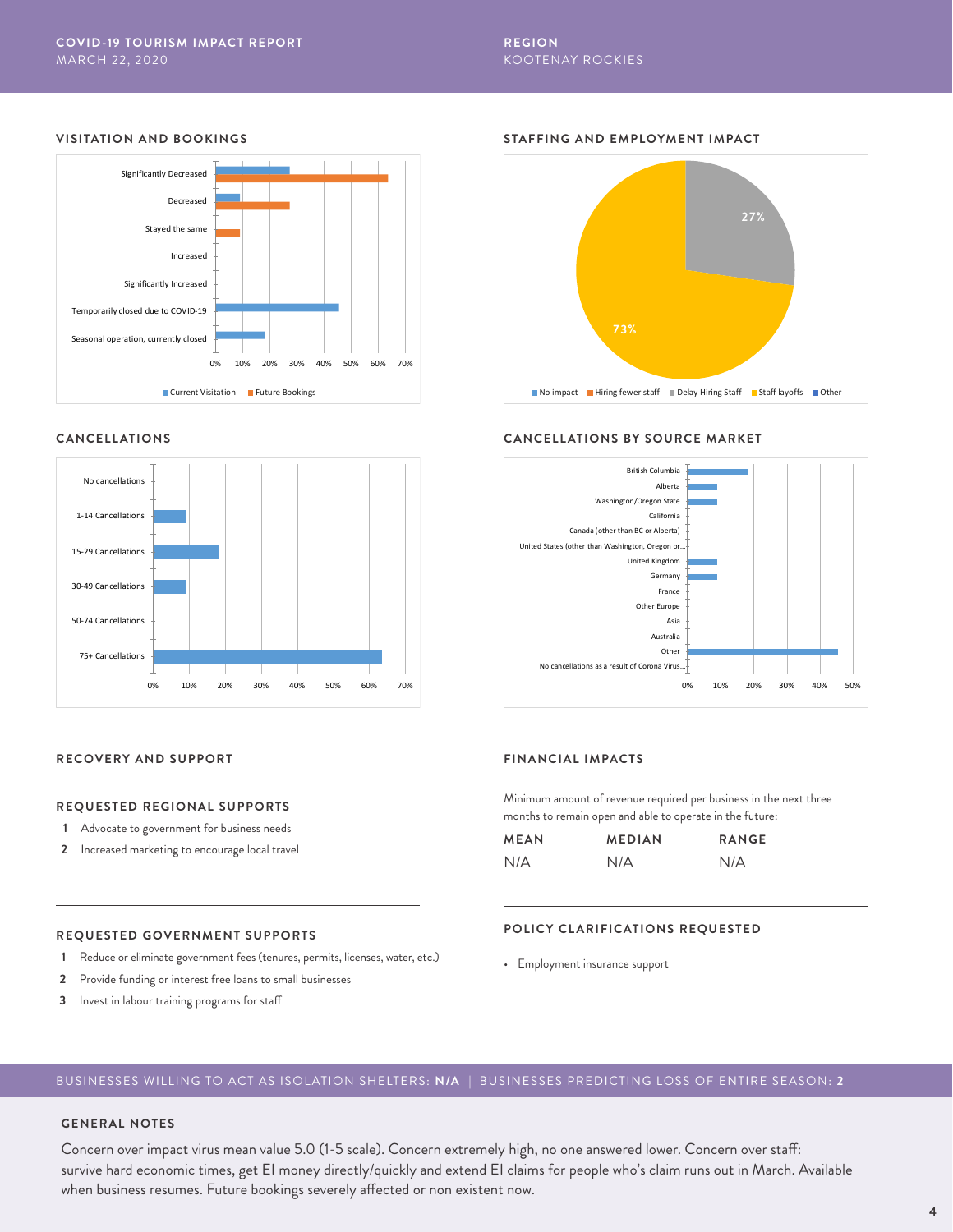# **VISITATION AND BOOKINGS**



#### **CANCELLATIONS**



#### **RECOVERY AND SUPPORT**

#### **REQUESTED REGIONAL SUPPORTS**

- **1** Provide up to date information
- **2** Advocate to government for business needs
- **3** Increased marketing to encourage local travel

#### **REQUESTED GOVERNMENT SUPPORTS**

- **1** Provide funding or interest free loans to small businesses
- **2** Tax deductions related to travel and recreation in Canada
- **3** Invest in labour training programs for staff
- **4** Increased marketing by Destination BC

#### **STAFFING AND EMPLOYMENT IMPACT**



#### **CANCELLATIONS BY SOURCE MARKET**



# **FINANCIAL IMPACTS**

Minimum amount of revenue required per business in the next three months to remain open and able to operate in the future:

| <b>MEAN</b> | <b>MEDIAN</b> | <b>RANGE</b>        |
|-------------|---------------|---------------------|
| \$153,077   | \$50,000      | $$6,000 - $600,000$ |

#### **POLICY CLARIFICATIONS REQUESTED**

- Support with applying for government funding
- Direction on the rules for refusing customers who appear to be sick

# BUSINESSES WILLING TO ACT AS ISOLATION SHELTERS: **3** | BUSINESSES PREDICTING LOSS OF ENTIRE SEASON: **33%**

# **GENERAL NOTES**

As of March 20, 50 tourism businesses in northern BC were surveyed. Many of these businesses fear for their future and are predicting the loss of their entire tourism season. The average level of concern for businesses right now is 4.1/5. The cancellation of large events in the north (i.e. Women's World Curling Championships) have resulted in thousands of hotel room cancellations and millions of dollars lost in economic impact.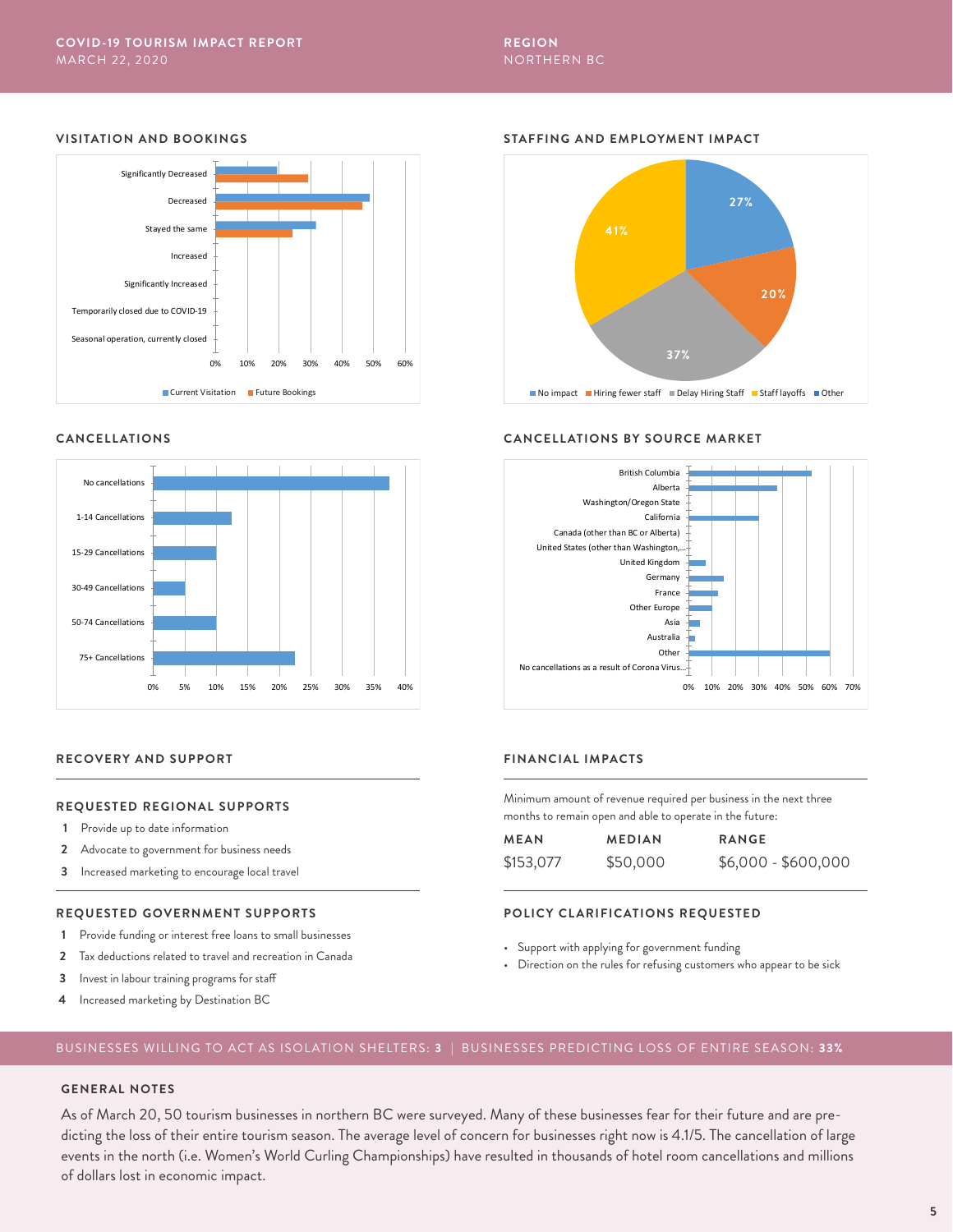# **REGION** THOMPSON OKANAGAN

# **VISITATION AND BOOKINGS**



#### **CANCELLATIONS**



#### **RECOVERY AND SUPPORT**

#### **REQUESTED REGIONAL SUPPORTS**

- **1** Advocate to government for business needs
- **2** Increased marketing to encourage local trave
- **3** Provide up to date information

#### **REQUESTED GOVERNMENT SUPPORTS**

- **1** Reduce or eliminate government fees (tenures, permits, licenses, water, etc.)
- **2** Provide funding or interest free loans to small businesses
- **3** Increased marketing by Destination BC
- **4** Tax deductions related to travel and recreation in Canada

# **STAFFING AND EMPLOYMENT IMPACT**



#### **CANCELLATIONS BY SOURCE MARKET**



# **FINANCIAL IMPACTS**

Minimum amount of revenue required per business in the next three months to remain open and able to operate in the future:

| <b>MEAN</b> | <b>MEDIAN</b> | <b>RANGE</b> |
|-------------|---------------|--------------|
| N/A         | N/A           | N/A          |

#### **POLICY CLARIFICATIONS REQUESTED**

- There is confusion with accommodators on if they should try to remain open.
- There are many highway services closed (washrooms and rest stops).

# BUSINESSES WILLING TO ACT AS ISOLATION SHELTERS: **4** | BUSINESSES PREDICTING LOSS OF ENTIRE SEASON: **SEVERAL**

#### **GENERAL NOTES**

Thompson Okanagan tourism businesses have been significantly impacted by COVID-19. All businesses surveyed report staff layoffs and ranked their level of concern about the impact of COVID-19 as a 5/5. All group bookings and weddings from March through May have been cancelled.